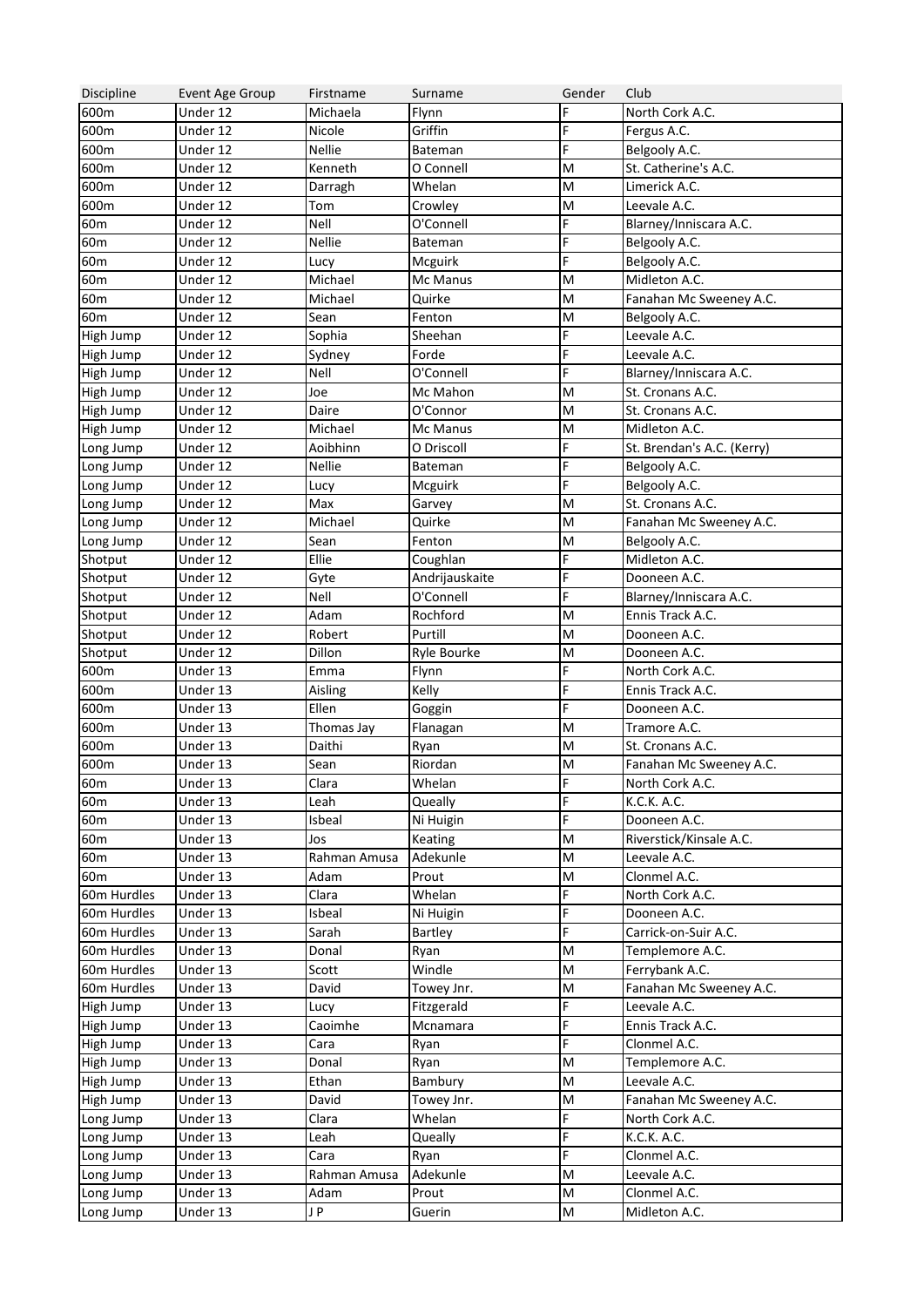| Discipline      | Event Age Group        | Firstname    | Surname           | Gender                                                                                | Club                    |
|-----------------|------------------------|--------------|-------------------|---------------------------------------------------------------------------------------|-------------------------|
| Shotput         | $\overline{$ Under 13  | Clodagh      | O'Hagan           | F                                                                                     | Tulla A.C.              |
| Shotput         | Under 13               | Faye         | Osborn            | F                                                                                     | Tracton A.C.            |
| Shotput         | Under 13               | Lorna        | Ryan              | F                                                                                     | Templemore A.C.         |
| Shotput         | Under 13               | Darragh      | Healy             | M                                                                                     | Newport A.C.            |
| Shotput         | Under 13               | Oran         | Hegarty           | M                                                                                     | Fanahan Mc Sweeney A.C. |
| Shotput         | Under 13               | Sean         | Riordan           | M                                                                                     | Fanahan Mc Sweeney A.C. |
| 1000m Walk      | Under 14               | Niamh        | Clarke            | F                                                                                     | Clonmel A.C.            |
| 1000m Walk      | Under 14               | Robyn        | Maher             | F                                                                                     | Carraig-Na-Bhfear A.C.  |
| 1000m Walk      | Under 14               | Anna         | <b>Mullins</b>    | F                                                                                     | Carraig-Na-Bhfear A.C.  |
| 1000m Walk      | Under 14               | Daithi       | O Leary           | M                                                                                     | St. Cronans A.C.        |
| 60 <sub>m</sub> | Under 14               | Destiny      | Lawal             | F                                                                                     | Dooneen A.C.            |
| 60m             | Under 14               | Lily         | Mc Mahon          | F                                                                                     | Dooneen A.C.            |
| 60m             | Under 14               | Megan        | O Shea            | F                                                                                     | Dooneen A.C.            |
| 60m             | Under 14               | Luke         | <b>Mullins</b>    | M                                                                                     | Leevale A.C.            |
| 60m             | Under 14               | Chucks       | Onyeka            | M                                                                                     | Belgooly A.C.           |
| 60 <sub>m</sub> | Under 14               | Max          | Clover            | M                                                                                     | Bandon A.C.             |
| 60m Hurdles     | Under 14               | Alicia       | Moono - Hegarty   | F                                                                                     | Midleton A.C.           |
| 60m Hurdles     | Under 14               | Lily         | Mc Mahon          | F                                                                                     | Dooneen A.C.            |
| 60m Hurdles     | $\overline{U}$ nder 14 | Megan        | O Shea            | F                                                                                     | Dooneen A.C.            |
| 60m Hurdles     | Under 14               | Eddie        | Raicevic          | M                                                                                     | Finisk Valley A.C.      |
| 60m Hurdles     | Under 14               |              |                   |                                                                                       |                         |
|                 |                        | John         | Omeara            | M                                                                                     | Carrick-on-Suir A.C.    |
| 60m Hurdles     | Under 14               | Max          | Clover            | M                                                                                     | Bandon A.C.             |
| 800m            | Under 14               | Kate         | O'Donovan         | F                                                                                     | Leevale A.C.            |
| 800m            | Under 14               | Faye         | Mannion           | F                                                                                     | Ennis Track A.C.        |
| 800m            | Under 14               | Freya        | Bateman           | F                                                                                     | Belgooly A.C.           |
| 800m            | Under 14               | Eoin         | Soffe             | M                                                                                     | St. Marys (Clare) A.C.  |
| 800m            | Under 14               | Tomas        | Kiely             | M                                                                                     | North Cork A.C.         |
| 800m            | Under 14               | Luke         | Merrigan          | M                                                                                     | Leevale A.C.            |
| High Jump       | $\overline{U}$ nder 14 | Zoe          | Quinn             | F                                                                                     | Tulla A.C.              |
| High Jump       | Under 14               | Kate         | O'Donovan         | F                                                                                     | Leevale A.C.            |
| High Jump       | Under 14               | Grace        | Wixted            | F                                                                                     | Leevale A.C.            |
| High Jump       | Under 14               | Oisin        | Kennedy           | M                                                                                     | Newport A.C.            |
| High Jump       | Under 14               | Alex         | Jaworski          | M                                                                                     | Midleton A.C.           |
| High Jump       | Under 14               | Eddie        | Raicevic          | M                                                                                     | Finisk Valley A.C.      |
| Long Jump       | Under 14               | Tiffany      | Nwaedozie         | F                                                                                     | Belgooly A.C.           |
| Long Jump       | Under 14               | Elle - Kate  | Mc Rae            | F                                                                                     | Midleton A.C.           |
| Long Jump       | Under 14               | Alicia       | Moono - Hegarty   | F                                                                                     | Midleton A.C.           |
| Long Jump       | Under 14               | Tadhg        | Hassett           | M                                                                                     | St. Cronans A.C.        |
| Long Jump       | Under 14               | Alex         | Jaworski          | M                                                                                     | Midleton A.C.           |
| Long Jump       | Under 14               | Chucks       | Onyeka            | $\mathsf{M}% _{T}=\mathsf{M}_{T}\!\left( a,b\right) ,\ \mathsf{M}_{T}=\mathsf{M}_{T}$ | Belgooly A.C.           |
| Shotput         | Under 14               | Tara         | Osborn            | F                                                                                     | Tracton A.C.            |
| Shotput         | Under 14               | Emer         | Purtill           | F                                                                                     | Dooneen A.C.            |
| Shotput         | Under 14               | Maya         | Rossa             | F                                                                                     | Blackwater A.C.         |
| Shotput         | Under 14               | Eddie        | Raicevic          | M                                                                                     | Finisk Valley A.C.      |
| Shotput         | $\overline{U}$ nder 14 | Chucks       | Onyeka            | M                                                                                     | Belgooly A.C.           |
| Shotput         | Under 14               | Max          | Clover            | $\mathsf{M}% _{T}=\mathsf{M}_{T}\!\left( a,b\right) ,\ \mathsf{M}_{T}=\mathsf{M}_{T}$ | Bandon A.C.             |
| 1000m Walk      | Under 15               | Fatima       | Sanchez           | F.                                                                                    | Marian A.C.             |
| 1000m Walk      | Under 15               | lvy          | Rhatigan Thompson | F                                                                                     | Clonmel A.C.            |
| 1000m Walk      | Under 15               | Aoife        | Martin            | F                                                                                     | Carraig-Na-Bhfear A.C.  |
| 60 <sub>m</sub> | Under 15               | Faye         | Scriven           | F                                                                                     | Leevale A.C.            |
| 60 <sub>m</sub> | Under 15               | Louise       | <b>Mullins</b>    | F                                                                                     | Fanahan Mc Sweeney A.C. |
| 60 <sub>m</sub> | Under 15               | Eanna Iseult | Ni Huigin         | F                                                                                     | Dooneen A.C.            |
| 60 <sub>m</sub> | Under 15               | Joe          | <b>Burke</b>      | M                                                                                     | Templemore A.C.         |
| 60m             | Under 15               | Gabriel      | Ebo               | M                                                                                     | Midleton A.C.           |
| 60 <sub>m</sub> | Under 15               | Anthony      |                   | $\mathsf{M}% _{T}=\mathsf{M}_{T}\!\left( a,b\right) ,\ \mathsf{M}_{T}=\mathsf{M}_{T}$ | Leevale A.C.            |
| 60m Hurdles     | Under 15               | Ellis        | Goggin            | F                                                                                     |                         |
|                 |                        |              | Mc Hugh           |                                                                                       | Ferrybank A.C.          |
| 60m Hurdles     | Under 15               | Louise       | <b>Mullins</b>    | F                                                                                     | Fanahan Mc Sweeney A.C. |
| 60m Hurdles     | Under 15               | Ruby         | Cummins           | F                                                                                     | Bandon A.C.             |
| 60m Hurdles     | Under 15               | Anthony      | Goggin            | M                                                                                     | Leevale A.C.            |
| 60m Hurdles     | Under 15               | Oscar        | Naughton          | ${\sf M}$                                                                             | Leevale A.C.            |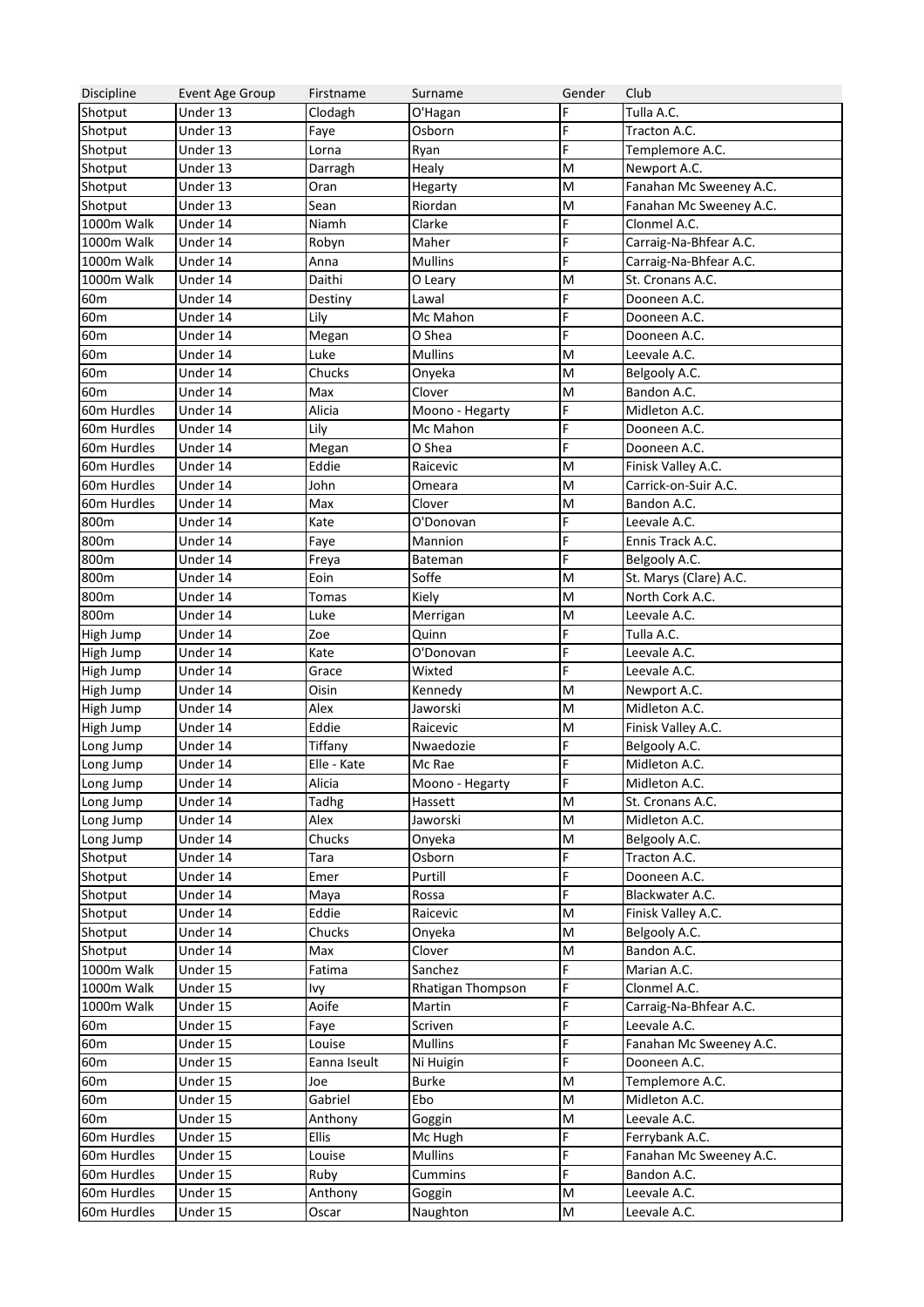| Discipline      | Event Age Group        | Firstname | Surname                | Gender | Club                               |
|-----------------|------------------------|-----------|------------------------|--------|------------------------------------|
| 60m Hurdles     | Under 15               | Michael   | Scott                  | M      | Leevale A.C.                       |
| 800m            | Under 15               | Alana     | Spillane               | F      | Moyne A.C.                         |
| 800m            | Under 15               | Emily     | Singleton              | F      | Ennis Track A.C.                   |
| 800m            | Under 15               | Meabh     | O Connor               | F      | An Ríocht A.C.                     |
| 800m            | Under 15               | Eoin      | Looney                 | M      | North Cork A.C.                    |
| 800m            | Under 15               | Tadhg     | Purcell                | M      | Limerick A.C.                      |
| 800m            | Under 15               | Archie    | Mcnamara               | M      | Derg A.C.                          |
| High Jump       | Under 15               | Ellis     | Mc Hugh                | F.     | Ferrybank A.C.                     |
| High Jump       | Under 15               | Orla      | Maccallum              | F      | Fanahan Mc Sweeney A.C.            |
| High Jump       | Under 15               | Ruby      | Cummins                | F.     | Bandon A.C.                        |
| High Jump       | Under 15               | Cillian   | Conway                 | M      | St. Cronans A.C.                   |
| High Jump       | Under 15               | Ben       | O'Brien                | M      | Leevale A.C.                       |
| High Jump       | Under 15               | Ryan      | Onoh                   | M      | Leevale A.C.                       |
| Long Jump       | Under 15               | Tally     | Collins                | F      | Lios Tuathail A.C.                 |
| Long Jump       | Under 15               | Caoimhe   | Daly                   | F      | Leevale A.C.                       |
| Long Jump       | Under 15               | Maeve     | Purtill                | F      | Dooneen A.C.                       |
| Long Jump       | Under 15               | Ryan      | Onoh                   | M      | Leevale A.C.                       |
| Long Jump       | Under 15               | Aidan     | O'Connell              | M      | Ennis Track A.C.                   |
| Pole Vault      | Under 15               | Autumn    | Devereaux              | F      | Youghal A.C.                       |
| Pole Vault      | Under 15               | Méabh     |                        | F      | Leevale A.C.                       |
| Pole Vault      |                        | Anna      | Bannon                 | F.     |                                    |
|                 | Under 15               |           | O'Shea                 |        | Killarney Valley A.C.              |
| Pole Vault      | Under 15               | Oscar     | Naughton               | M      | Leevale A.C.                       |
| Pole Vault      | Under 15               | James     | Rochford               | M      | Ennis Track A.C.                   |
| Shotput         | Under 15               | Maeve     | Purtill                | F      | Dooneen A.C.                       |
| Shotput         | Under 15               | Méabh     | O'Connell              | F      | Blarney/Inniscara A.C.             |
| Shotput         | Under 15               | Ruby      | Cummins                | F      | Bandon A.C.                        |
| Shotput         | Under 15               | Oscar     | Naughton               | M      | Leevale A.C.                       |
| Shotput         | Under 15               | Kieran    | Keane                  | M      | An Ríocht A.C.                     |
| 1500m           | Under 16               | Grace     | Fanning                | F      | Waterford A.C.                     |
| 1500m           | Under 16               | Lucy      | Shannon                | F      | Ennis Track A.C.                   |
| 1500m           | Under 16               | Caoimhe   | Carolan                | F      | Ballymore Cobh A.C.                |
| 1500m           | Under 16               | Oisin     | Glynn                  | M      | Ennis Track A.C.                   |
| 1500m           | Under 16               | Daire     | O donnell              | M      | Dualla Ballytarsna Boherlahan A.C. |
| 1500m           | Under 16               | Jack      | O rourke               | M      | Blarney/Inniscara A.C.             |
| 1500m Walk      | $\overline{U}$ nder 16 | Eabha     | Hickey                 | F.     | West Waterford A.C.                |
| 1500m Walk      | Under 16               | Lusai     | De Faoite              | F      | Kenmare A.C.                       |
| 1500m Walk      | Under 16               | Shane     | Byrne                  | M      | Togher A.C.                        |
| 200m            | Under 16               | Sophie    | Mulcahy                | F      | Leevale A.C.                       |
| 200m            | Under 16               | Caoimhe   | <b>Byrne O Connell</b> | F      | Ennis Track A.C.                   |
| 200m            | Under 16               | Vivian    | Amaeze                 | F.     | Dooneen A.C.                       |
| 200m            | Under 16               | Aaron     | Dunford                | M      | Templemore A.C.                    |
| 200m            | Under 16               | Luke      | Callitz                | M      | Limerick A.C.                      |
| 200m            | Under 16               | David     | Lane                   | M      | An Ríocht A.C.                     |
| 60 <sub>m</sub> | Under 16               | Róise     | Gavan                  | F      | Limerick A.C.                      |
| 60 <sub>m</sub> | Under 16               | Sophie    | Mulcahy                | F      | Leevale A.C.                       |
| 60 <sub>m</sub> | Under 16               | Elena     | O'Sullivan             | F      | Leevale A.C.                       |
| 60 <sub>m</sub> | Under 16               | Aaron     | Dunford                | M      | Templemore A.C.                    |
| 60 <sub>m</sub> | Under 16               | Luke      | Callitz                | M      | Limerick A.C.                      |
| 60m             | Under 16               | David     | Lane                   | M      | An Ríocht A.C.                     |
| 60m Hurdles     | Under 16               | Natalia   | Golka                  | F      | Leevale A.C.                       |
| 60m Hurdles     | Under 16               | Elena     | O'Sullivan             | F      | Leevale A.C.                       |
| 60m Hurdles     | Under 16               | Caoimhe   | <b>Byrne O Connell</b> | F      | Ennis Track A.C.                   |
| 60m Hurdles     | Under 16               | Olly      | Tierney                | M      | Limerick A.C.                      |
| 60m Hurdles     | Under 16               | Malachy   | Mckenna                | M      | Emerald A.C.                       |
| 60m Hurdles     | Under 16               | Eoin      | O'Callaghan            | M      | Bandon A.C.                        |
| 800m            | Under 16               | Ella      | Fogarty                | F      | Templemore A.C.                    |
| 800m            | Under 16               | Mollie    | O Riordan              | F      | Lios Tuathail A.C.                 |
| 800m            | Under 16               | Lucy      | Shannon                | F      | Ennis Track A.C.                   |
| 800m            | Under 16               | Odhrán    | O Sullivan             | M      | Midleton A.C.                      |
|                 |                        |           |                        |        |                                    |
| 800m            | Under 16               | Daire     | O donnell              | M      | Dualla Ballytarsna Boherlahan A.C. |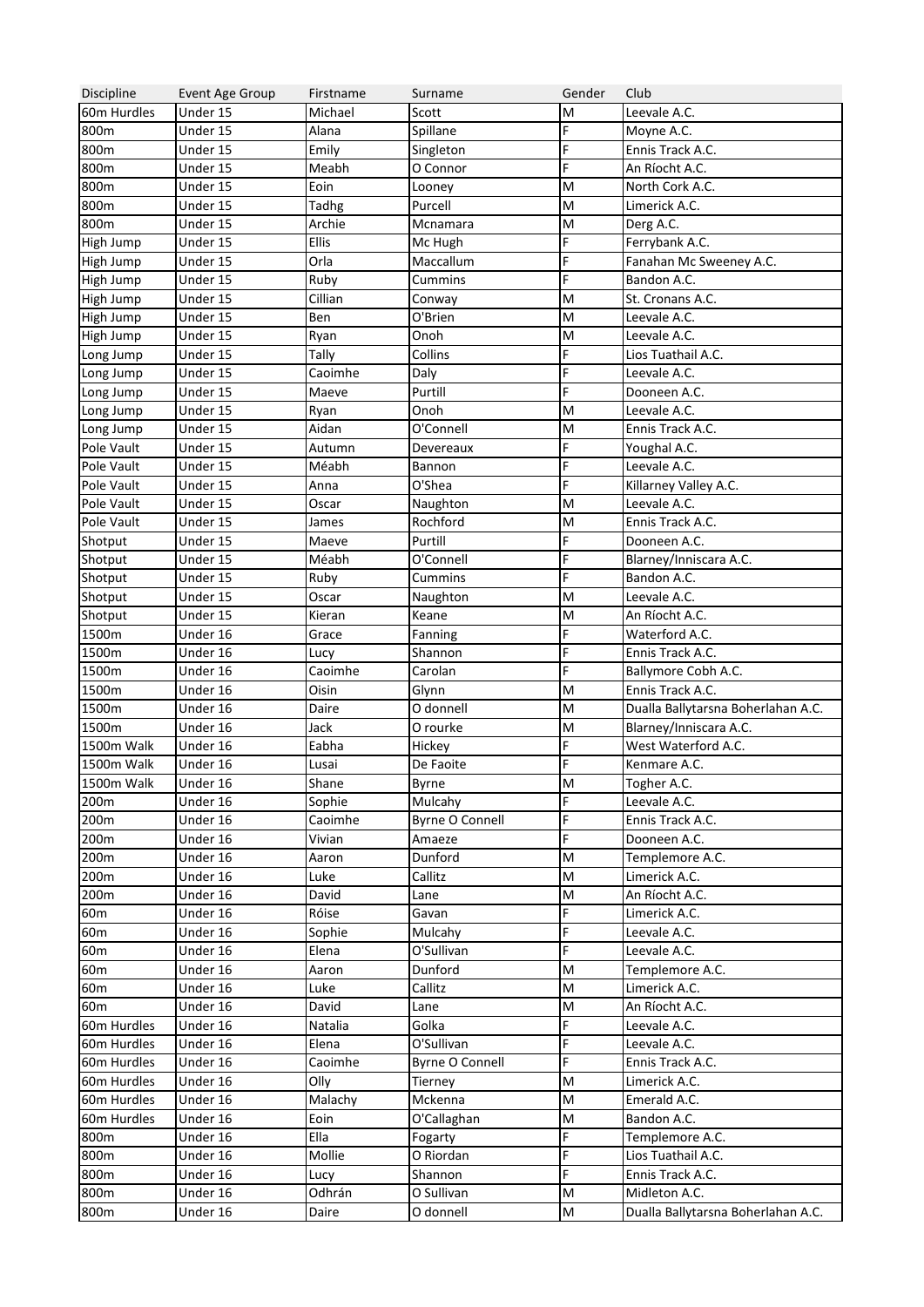| Discipline      | Event Age Group        | Firstname          | Surname                | Gender                                                                                | Club                   |
|-----------------|------------------------|--------------------|------------------------|---------------------------------------------------------------------------------------|------------------------|
| 800m            | $\overline{$ Under 16  | Jack               | O rourke               | M                                                                                     | Blarney/Inniscara A.C. |
| High Jump       | Under 16               | Clodagh            | Donohoe                | F                                                                                     | Nenagh Olympic A.C.    |
| High Jump       | Under 16               | Aoife              | Grimes                 | F                                                                                     | Limerick A.C.          |
| High Jump       | Under 16               | Caoimhe            | <b>Byrne O Connell</b> | F                                                                                     | Ennis Track A.C.       |
| High Jump       | Under 16               | Sean               | Fennell                | M                                                                                     | St. Marys (Clare) A.C. |
| High Jump       | Under 16               | Thomas             | O Connor               | M                                                                                     | St. Cronans A.C.       |
| High Jump       | Under 16               | Eoin               | O'Callaghan            | M                                                                                     | Bandon A.C.            |
| Long Jump       | Under 16               | Sophie             | Walker                 | F                                                                                     | Newport A.C.           |
| Long Jump       | Under 16               | Aoife              | Grimes                 | F                                                                                     | Limerick A.C.          |
| Long Jump       | Under 16               | Aoife              | Callan                 | F                                                                                     | Bandon A.C.            |
| Long Jump       | Under 16               | Sean               | Fennell                | M                                                                                     | St. Marys (Clare) A.C. |
| Long Jump       | $\overline{U}$ nder 16 | Thomas             | O Connor               | M                                                                                     | St. Cronans A.C.       |
| Long Jump       | Under 16               | Matthew            | Herbert                | M                                                                                     | Midleton A.C.          |
| Pole Vault      | Under 16               | Lisa               | Nicholas               | F                                                                                     | Tulla A.C.             |
| Pole Vault      | Under 16               | Alex               | <b>Neff</b>            | M                                                                                     | Leevale A.C.           |
| Shotput         | Under 16               | Clara              | Miniter                | F                                                                                     | St. Marys (Clare) A.C. |
| Shotput         | Under 16               | Diana Rose         | Coakley                | F                                                                                     | Skibbereen A.C.        |
| Shotput         | Under 16               | Aoife              | Callan                 | F                                                                                     | Bandon A.C.            |
| Shotput         | $\overline{U}$ nder 16 | Darragh            | <b>Tomkins</b>         | M                                                                                     | Gneeveguilla A.C.      |
| Shotput         | Under 16               | Morgan             | Deasy                  | M                                                                                     | Borrisokane A.C.       |
| Shotput         | Under 16               | Eoin               | O'Callaghan            | M                                                                                     | Bandon A.C.            |
| Triple Jump     | Under 16               | Clara              | Miniter                | F                                                                                     | St. Marys (Clare) A.C. |
| Triple Jump     | $\overline{U}$ nder 16 | Clodagh            | Donohoe                | F                                                                                     | Nenagh Olympic A.C.    |
| 1500m           | Under 17               | Elsa               | Ryan                   | F                                                                                     | Midleton A.C.          |
| 1500m           | Under 17               | Grace              | Rynne                  | F                                                                                     | Ennis Track A.C.       |
| 1500m           | Under 17               | Hazel              | Murphy                 | F                                                                                     | An Ríocht A.C.         |
| 1500m           | Under 17               | Senan              | O Reilly               | M                                                                                     | St. Catherine's A.C.   |
| 1500m           | Under 17               | Oisin              |                        | M                                                                                     | Killarney Valley A.C.  |
| 1500m           | Under 17               |                    | Lynch<br>O'Connor      | M                                                                                     | Belgooly A.C.          |
| 1500m Walk      | Under 17               | Eoghan<br>Doireann | Ní icí                 | F                                                                                     | West Waterford A.C.    |
|                 |                        |                    |                        | F                                                                                     |                        |
| 1500m Walk      | Under 17               | Aoife              | Tuthill                | F                                                                                     | Bandon A.C.            |
| 200m            | Under 17               | Fatima             | Amusa                  | F                                                                                     | Leevale A.C.           |
| 200m            | Under 17               | Abbie              | Dorney                 |                                                                                       | Belgooly A.C.          |
| 200m            | Under 17               | Hannah             | Falvey                 | F                                                                                     | Belgooly A.C.          |
| 200m            | Under 17               | Fionn              | O'Mara                 | M                                                                                     | St. Cronans A.C.       |
| 200m            | Under 17               | Lamine             | Diarrassouba           | M                                                                                     | Dooneen A.C.           |
| 200m            | Under 17               | Aaron              | Gui                    | $\mathsf{M}% _{T}=\mathsf{M}_{T}\!\left( a,b\right) ,\ \mathsf{M}_{T}=\mathsf{M}_{T}$ | Belgooly A.C.          |
| 400m            | Under 17               | Zoe                | Conway                 | F                                                                                     | Belgooly A.C.          |
| 400m            | Under 17               | Alan               | Gladysz                | M                                                                                     | Limerick A.C.          |
| 400m            | Under 17               | Jason              | O Reilly               | M                                                                                     | Killarney Valley A.C.  |
| 400m            | Under 17               | Daire              | Culligan               | M                                                                                     | Fergus A.C.            |
| 60 <sub>m</sub> | Under 17               | Fatima             | Amusa                  | F                                                                                     | Leevale A.C.           |
| 60 <sub>m</sub> | Under 17               | Okwu               | Backari                | $\mathsf F$                                                                           | Leevale A.C.           |
| 60m             | Under 17               | Hannah             | Falvey                 | $\mathsf F$                                                                           | Belgooly A.C.          |
| 60m             | Under 17               | Michael            | Kelly                  | M                                                                                     | Fergus A.C.            |
| 60 <sub>m</sub> | Under 17               | Lamine             | Diarrassouba           | M                                                                                     | Dooneen A.C.           |
| 60m             | Under 17               | Dennis Dickson     | Mathews                | M                                                                                     | Dooneen A.C.           |
| 60m Hurdles     | Under 17               | Okwu               | Backari                | F                                                                                     | Leevale A.C.           |
| 60m Hurdles     | Under 17               | Annabelle          | Walsh                  | $\mathsf F$                                                                           | Ferrybank A.C.         |
| 60m Hurdles     | Under 17               | Leagh              | Moloney                | $\mathsf F$                                                                           | Emerald A.C.           |
| 60m Hurdles     | Under 17               | John               | Cashman                | M                                                                                     | Leevale A.C.           |
| 800m            | Under 17               | Nicole             | Dinan                  | F                                                                                     | Leevale A.C.           |
| 800m            | Under 17               | Holly              | O'Boyle                | F                                                                                     | Ennis Track A.C.       |
| 800m            | Under 17               | Zoe                | Conway                 | $\mathsf F$                                                                           | Belgooly A.C.          |
| 800m            | Under 17               | Senan              | O Reilly               | M                                                                                     | St. Catherine's A.C.   |
| 800m            | Under 17               | Oisin              | Lynch                  | M                                                                                     | Killarney Valley A.C.  |
| 800m            | Under 17               | Eoghan             | O'Connor               | M                                                                                     | Belgooly A.C.          |
| High Jump       | Under 17               | Maeve              | Fleming                | $\mathsf F$                                                                           | Leevale A.C.           |
| High Jump       | Under 17               | Annabelle          | Walsh                  | F                                                                                     | Ferrybank A.C.         |
| High Jump       | Under 17               | Leagh              | Moloney                | F                                                                                     | Emerald A.C.           |
|                 |                        |                    |                        |                                                                                       |                        |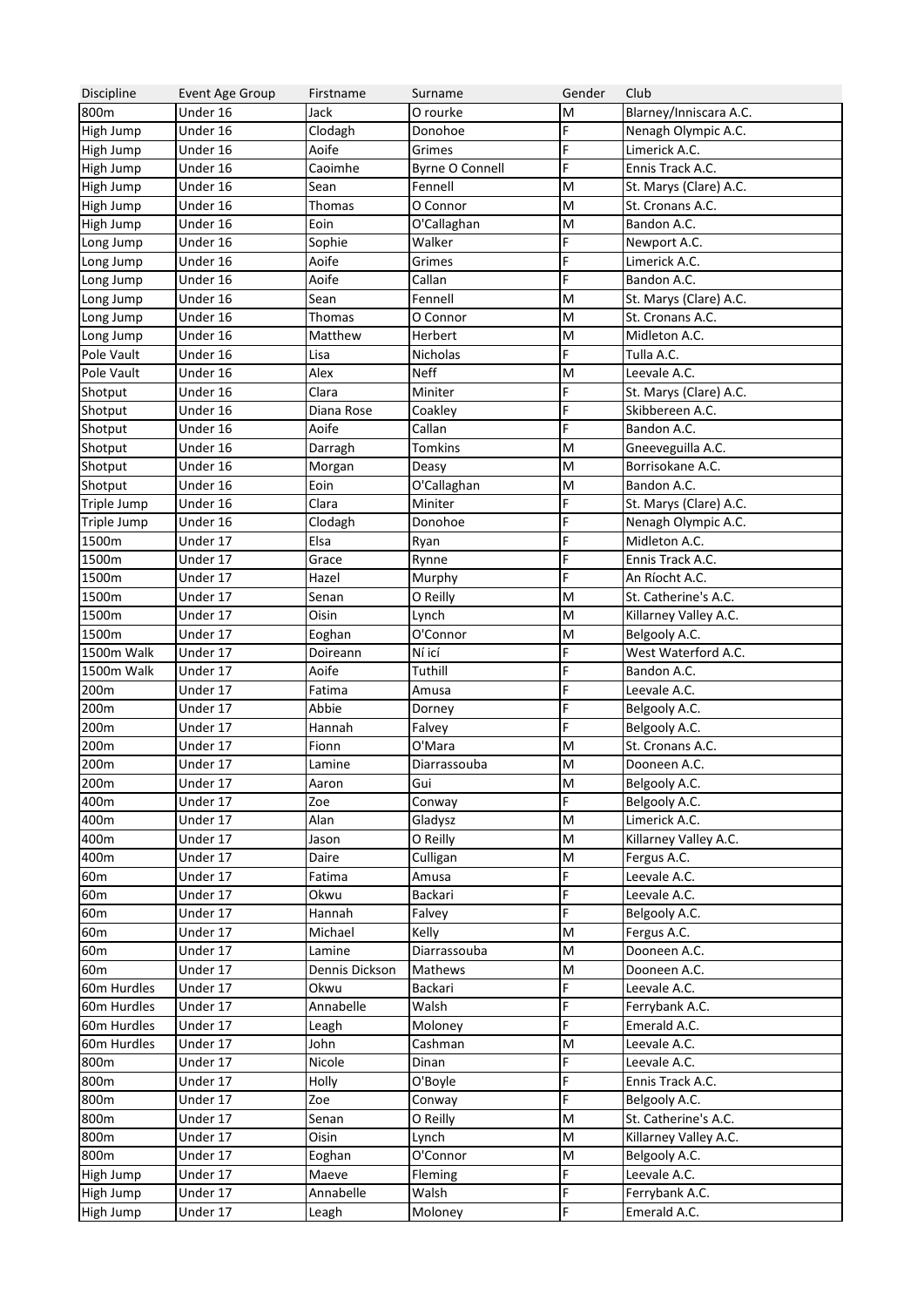| Discipline      | Event Age Group       | Firstname     | Surname           | Gender                                                                                | Club                      |
|-----------------|-----------------------|---------------|-------------------|---------------------------------------------------------------------------------------|---------------------------|
| High Jump       | Under 17              | Cathal        | Ryan              | M                                                                                     | Templemore A.C.           |
| High Jump       | Under 17              | Corey         | Scanlan           | M                                                                                     | Finisk Valley A.C.        |
| High Jump       | Under 17              | Tom           | Feerick           | M                                                                                     | Finisk Valley A.C.        |
| Long Jump       | Under 17              | Lucy          | Fitzgerald        | F                                                                                     | Tipperary Town A.C.       |
| Long Jump       | Under 17              | Okwu          | Backari           | F                                                                                     | Leevale A.C.              |
| Long Jump       | Under 17              | Leagh         | Moloney           | F                                                                                     | Emerald A.C.              |
| Long Jump       | Under 17              | Matthew       | Conway            | M                                                                                     | St. Cronans A.C.          |
| Long Jump       | Under 17              | Alan          | Gladysz           | M                                                                                     | Limerick A.C.             |
| Long Jump       | Under 17              | Patrick       | Corkery           | M                                                                                     | Leevale A.C.              |
| Pole Vault      | Under 17              | Poppi         | Devereaux         | F                                                                                     | Youghal A.C.              |
| Pole Vault      | Under 17              | Sorcha        | Kilgannon         | F                                                                                     | Youghal A.C.              |
| Pole Vault      | Under 17              | Lucie         | Healy             | F                                                                                     | Leevale A.C.              |
| Shotput         | $\overline{$ Under 17 | Aoibhínn      | Harte             | F                                                                                     | Lios Tuathail A.C.        |
| Shotput         | $\overline{$ Under 17 | <b>Briana</b> | Onoh              | F                                                                                     | Leevale A.C.              |
| Shotput         | $\overline{$ Under 17 | Angel         | Alfred            | F                                                                                     | Dooneen A.C.              |
| Shotput         | $\overline{$ Under 17 | Christopher   | Furlong           | M                                                                                     | Leevale A.C.              |
| Shotput         | $\overline{$ Under 17 | Corey         | Scanlan           | M                                                                                     | Finisk Valley A.C.        |
| Shotput         | $\overline{$ Under 17 | Tom           | Feerick           | M                                                                                     | Finisk Valley A.C.        |
| Triple Jump     | Under 17              | Lucy          | Fitzgerald        | F                                                                                     | Tipperary Town A.C.       |
| Triple Jump     | Under 17              | Orla          | O'Sullivan        | F                                                                                     | Leevale A.C.              |
| Triple Jump     | Under 17              | Keelan        | Veerasoo          | M                                                                                     | Killarney Valley A.C.     |
| 1500m           | $\overline{$ Under 18 | Aimee         | <b>Barrett</b>    | F                                                                                     | Ennis Track A.C.          |
| 1500m           | $\overline{$ Under 18 | Ellen         | <b>Bolger</b>     | F                                                                                     | Carrick-on-Suir A.C.      |
| 1500m           | $\overline{$ Under 18 | Ella          | Murphy            | F                                                                                     | An Ríocht A.C.            |
| 1500m           | $\overline{$ Under 18 | Cian          | Hodgins           | M                                                                                     | Nenagh Olympic A.C.       |
| 1500m           | $\overline{$ Under 18 | Dinny         | Mc lean           | M                                                                                     | Midleton A.C.             |
| 1500m           | $\overline{$ Under 18 | Timmy         | <b>Hawkins</b>    | M                                                                                     | Carraig-Na-Bhfear A.C.    |
| 1500m Walk      | Under 18              | Danny         | <b>Barriscale</b> | M                                                                                     | Leevale A.C.              |
| 1500m Walk      | Under 18              | Sam           | O Sullivan        | M                                                                                     | Clonmel A.C.              |
| 200m            | $\overline{$ Under 18 | Grace         | Rooney            | F                                                                                     | Youghal A.C.              |
| 200m            | $\overline{$ Under 18 | Eimear        | Galvin            | F                                                                                     | St. Marys (Limerick) A.C. |
| 200m            | $\overline{$ Under 18 | Victoria      | Amiadamen         | F                                                                                     | Dooneen A.C.              |
| 200m            | $\overline{$ Under 18 | Sean          | Carmody           | M                                                                                     | Leevale A.C.              |
| 200m            | $\overline{$ Under 18 | Massimo       | Mastrobuono       | M                                                                                     | An Ríocht A.C.            |
| 200m            | Under 18              | Max           | O'Reilly          | M                                                                                     | Unattached                |
| 400m            | Under 18              | Ella          | Jenks             | F                                                                                     | Leevale A.C.              |
| 400m            | Under 18              | Victoria      | Amiadamen         | F                                                                                     | Dooneen A.C.              |
| 400m            | Under 18              | Praise        | Wenegieme         | M                                                                                     | Unattached                |
| 400m            | Under 18              | Dara          | Kennedy           | $\mathsf{M}% _{T}=\mathsf{M}_{T}\!\left( a,b\right) ,\ \mathsf{M}_{T}=\mathsf{M}_{T}$ | Newport A.C.              |
| 60 <sub>m</sub> | Under 18              | Grace         | Rooney            | F                                                                                     | Youghal A.C.              |
| 60m             | $\overline{$ Under 18 | Katie         | O'Regan           | F                                                                                     | Riverstick/Kinsale A.C.   |
| 60m             | $\overline{$ Under 18 | Nicole        | Walker            | F.                                                                                    | An Ríocht A.C.            |
| 60m             | Under 18              | Samuel        | Regan             | M                                                                                     | Tralee Harriers A.C.      |
| 60m             | Under 18              | Colin         | O'Dwyer           | $\mathsf{M}% _{T}=\mathsf{M}_{T}\!\left( a,b\right) ,\ \mathsf{M}_{T}=\mathsf{M}_{T}$ | Leevale A.C.              |
| 60m             | Under 18              | Max           | O'Reilly          | $\mathsf{M}% _{T}=\mathsf{M}_{T}\!\left( a,b\right) ,\ \mathsf{M}_{T}=\mathsf{M}_{T}$ | Unattached                |
| 60m Hurdles     | Under 18              | Grace         | Rooney            | F                                                                                     | Youghal A.C.              |
| 60m Hurdles     | Under 18              | Ava           | Rochford          | F                                                                                     | Nenagh Olympic A.C.       |
| 60m Hurdles     | Under 18              | Ava           | Lonergan          | F                                                                                     | Ferrybank A.C.            |
| 60m Hurdles     | Under 18              | Aaron         | O'Connor          | M                                                                                     | Limerick A.C.             |
| 60m Hurdles     | $\overline{$ Under 18 | Sean          | Carmody           | $\mathsf{M}% _{T}=\mathsf{M}_{T}\!\left( a,b\right) ,\ \mathsf{M}_{T}=\mathsf{M}_{T}$ | Leevale A.C.              |
| 800m            | Under 18              | Katie         | O Keeffe          | F                                                                                     | Leevale A.C.              |
| 800m            | Under 18              | Ellen         | Mannion           | F                                                                                     | Ennis Track A.C.          |
| 800m            | Under 18              | Aimee         | Barrett           | F                                                                                     | Ennis Track A.C.          |
| 800m            | Under 18              |               | Halley            | $\mathsf{M}% _{T}=\mathsf{M}_{T}\!\left( a,b\right) ,\ \mathsf{M}_{T}=\mathsf{M}_{T}$ | Waterford A.C.            |
| 800m            | Under 18              | Tom<br>Sam    | Kiely             | $\mathsf{M}% _{T}=\mathsf{M}_{T}\!\left( a,b\right) ,\ \mathsf{M}_{T}=\mathsf{M}_{T}$ | Riverstick/Kinsale A.C.   |
| 800m            | Under 18              |               | Mc lean           | $\mathsf{M}% _{T}=\mathsf{M}_{T}\!\left( a,b\right) ,\ \mathsf{M}_{T}=\mathsf{M}_{T}$ | Midleton A.C.             |
|                 | Under 18              | Dinny         |                   | F                                                                                     | Nenagh Olympic A.C.       |
| High Jump       |                       | Ellen         | O dwyer           | F                                                                                     |                           |
| High Jump       | Under 18              | Ava           | Rochford          | F                                                                                     | Nenagh Olympic A.C.       |
| Long Jump       | Under 18              | Katie         | O'Regan           |                                                                                       | Riverstick/Kinsale A.C.   |
| Long Jump       | Under 18              | Emma          | Oneill            | F                                                                                     | Carrick-on-Suir A.C.      |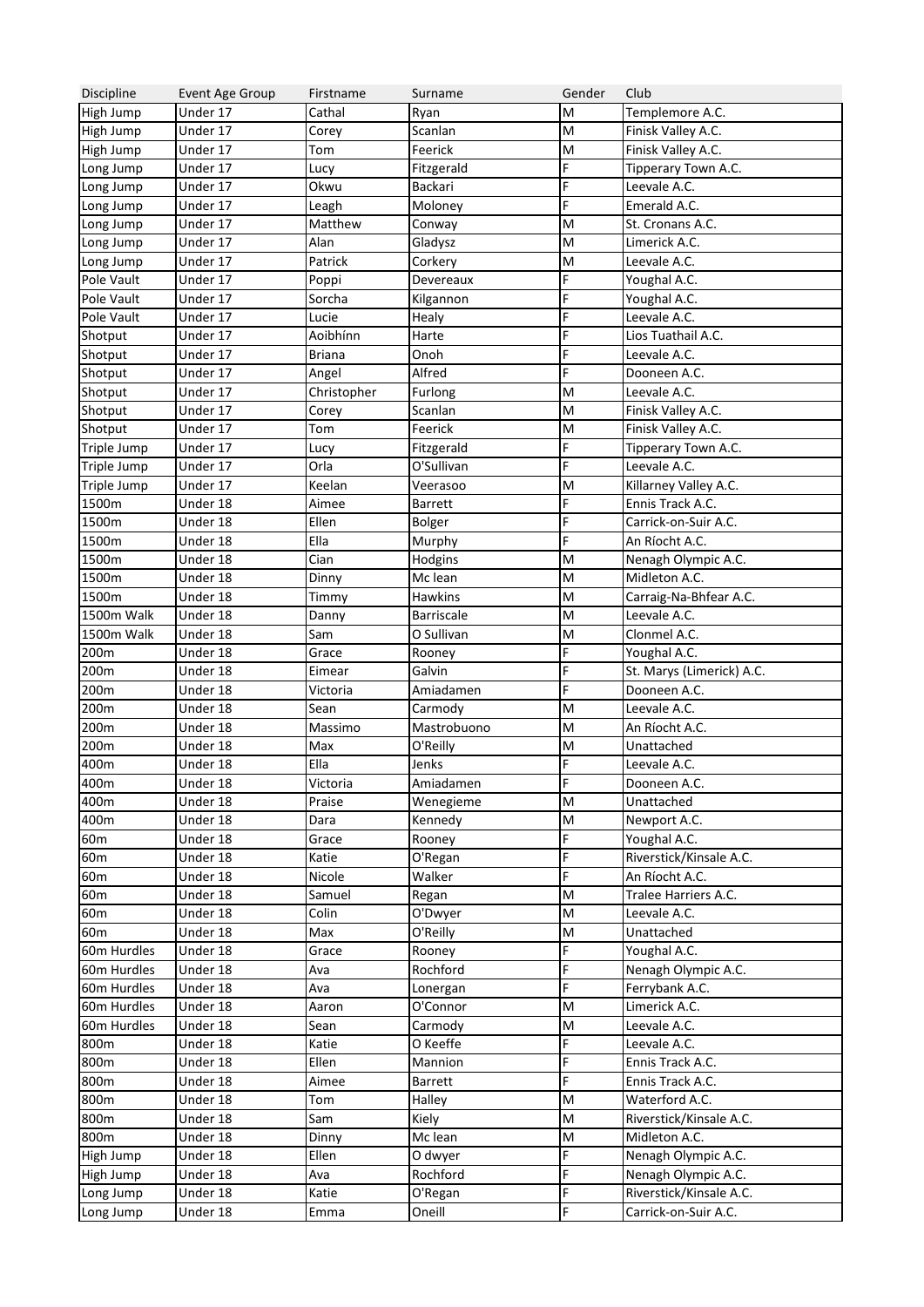| Discipline      | Event Age Group       | Firstname | Surname             | Gender                                                                                                     | Club                    |
|-----------------|-----------------------|-----------|---------------------|------------------------------------------------------------------------------------------------------------|-------------------------|
| Long Jump       | Under 18              | Gabriella | Bowen               | F                                                                                                          | Leevale A.C.            |
| Long Jump       | Under 18              | Yeshuah   | O Brien Bayer       | M                                                                                                          | Derg A.C.               |
| Long Jump       | Under 18              | Matthew   | Hardy               | M                                                                                                          | Borrisokane A.C.        |
| Long Jump       | Under 18              | Max       | O'Reilly            | M                                                                                                          | Unattached              |
| Pole Vault      | Under 18              | Ava       | Rochford            | F.                                                                                                         | Nenagh Olympic A.C.     |
| Pole Vault      | Under 18              | Joshua    | Fitzgerald          | M                                                                                                          | Leevale A.C.            |
| Shotput         | Under 18              | Emma      | Carolan             | F.                                                                                                         | Nenagh Olympic A.C.     |
| Shotput         | $\overline{$ Under 18 | Kate      | Naughton            | F.                                                                                                         | Leevale A.C.            |
| Shotput         | $\overline{$ Under 18 | Kotryna   | Pacerinskaite       | F.                                                                                                         | Fanahan Mc Sweeney A.C. |
| Shotput         | $\overline{$ Under 18 | Aaron     | O'Connor            | M                                                                                                          | Limerick A.C.           |
| Shotput         | $\overline{$ Under 18 | Dylan     | Scannell-Fleming    | M                                                                                                          | Gneeveguilla A.C.       |
| Triple Jump     | Under 18              | Ellen     | O dwyer             | F                                                                                                          | Nenagh Olympic A.C.     |
| Triple Jump     | $\overline{$ Under 18 | Jessica   | Lyne                | F                                                                                                          | Leevale A.C.            |
| Triple Jump     | Under 18              | Emma      | Oneill              | F.                                                                                                         | Carrick-on-Suir A.C.    |
| Triple Jump     | Under 18              | Aaron     | O'Connor            | M                                                                                                          | Limerick A.C.           |
| 1500m           | Under 19              | Neasa     | Niainifein          | F                                                                                                          | Ennis Track A.C.        |
| 1500m           | Under 19              | Sarah     | <b>Butler</b>       | F                                                                                                          | Dooneen A.C.            |
| 1500m           | Under 19              | Sarah     | Hosey               | F.                                                                                                         | Dooneen A.C.            |
| 1500m           | Under 19              | Aidan     | <b>Burke</b>        | M                                                                                                          | Waterford A.C.          |
| 1500m           | Under 19              | Colin     |                     | M                                                                                                          | Ennis Track A.C.        |
|                 | Under 19              |           | Ryan                |                                                                                                            |                         |
| 1500m           |                       | David     | Maher               | M<br>F.                                                                                                    | Carraig-Na-Bhfear A.C.  |
| 1500m Walk      | Under 19              | Éabha     | De Faoite           |                                                                                                            | Kenmare A.C.            |
| 200m            | Under 19              | Leona     | Maher               | F                                                                                                          | Moyne A.C.              |
| 200m            | Under 19              | Ciara     | O'Mahony            | F.                                                                                                         | Leevale A.C.            |
| 200m            | Under 19              | Lucy-May  | Sleeman             | F.                                                                                                         | Leevale A.C.            |
| 200m            | Under 19              | Darragh   | Murphy              | M                                                                                                          | Limerick A.C.           |
| 200m            | Under 19              | Colin     | Murphy              | M                                                                                                          | Leevale A.C.            |
| 200m            | Under 19              | Conor     | Gammell             | M                                                                                                          | Killarney Valley A.C.   |
| 400m            | Under 19              | Irene     | Kellegher           | F.                                                                                                         | Liscarroll A.C.         |
| 400m            | Under 19              | Maeve     | O'Neill             | F.                                                                                                         | Doheny A.C.             |
| 400m            | Under 19              | Karl      | Mc Carthy           | M                                                                                                          | Killarney Valley A.C.   |
| 60 <sub>m</sub> | $\overline{$ Under 19 | Megan     | Lynch               | F.                                                                                                         | Lios Tuathail A.C.      |
| 60 <sub>m</sub> | $\overline{$ Under 19 | Ella      | Scott               | F                                                                                                          | Leevale A.C.            |
| 60 <sub>m</sub> | $\overline{$ Under 19 | Lucy-May  | Sleeman             | F.                                                                                                         | Leevale A.C.            |
| 60 <sub>m</sub> | Under 19              | Conor     | Callinan            | M                                                                                                          | Leevale A.C.            |
| 60 <sub>m</sub> | Under 19              | Colin     | Murphy              | M                                                                                                          | Leevale A.C.            |
| 60 <sub>m</sub> | Under 19              | Yasin     | Salim said          | $\mathsf{M}% _{T}=\mathsf{M}_{T}\!\left( a,b\right) ,\ \mathsf{M}_{T}=\mathsf{M}_{T}$                      | Leevale A.C.            |
| 60m Hurdles     | Under 19              | Ella      | Scott               | F                                                                                                          | Leevale A.C.            |
| 60m Hurdles     | Under 19              | Lucy-May  | Sleeman             | F                                                                                                          | Leevale A.C.            |
| 60m Hurdles     | Under 19              | Katie     | Nolke               | F                                                                                                          | Ferrybank A.C.          |
| 60m Hurdles     | Under 19              | Danny     | Hagan               | M                                                                                                          | Waterford A.C.          |
| 60m Hurdles     | Under 19              | Conor     | Callinan            | M                                                                                                          | Leevale A.C.            |
| 60m Hurdles     | Under 19              | Colin     | Murphy              | M                                                                                                          | Leevale A.C.            |
| 800m            | Under 19              | Sarah     | <b>Butler</b>       | F                                                                                                          | Dooneen A.C.            |
| 800m            | Under 19              | Sarah     | Hosey               | F                                                                                                          | Dooneen A.C.            |
| 800m            | Under 19              | Maeve     | O'Neill             | F                                                                                                          | Doheny A.C.             |
| 800m            | Under 19              | Sean      | Hayes               | M                                                                                                          | Nenagh Olympic A.C.     |
| 800m            | Under 19              | Colin     | Ryan                | M                                                                                                          | Ennis Track A.C.        |
| 800m            | Under 19              | Cian      | O'Boyle             | $\mathsf{M}% _{T}=\mathsf{M}_{T}\!\left( a,b\right) ,\ \mathsf{M}_{T}=\mathsf{M}_{T}\!\left( a,b\right) ,$ | Ennis Track A.C.        |
| High Jump       | Under 19              | Laura     | Frawley             | F                                                                                                          | Emerald A.C.            |
| High Jump       | Under 19              |           |                     | M                                                                                                          | Waterford A.C.          |
| Long Jump       | Under 19              | Danny     | Hagan<br>Fitzgerald | F                                                                                                          | Tipperary Town A.C.     |
|                 | Under 19              | Grace     |                     | F                                                                                                          |                         |
| Long Jump       |                       | Katie     | Nolke               | F                                                                                                          | Ferrybank A.C.          |
| Long Jump       | Under 19              | Laura     | Frawley             |                                                                                                            | Emerald A.C.            |
| Long Jump       | Under 19              | Sam       | Griffin             | M                                                                                                          | Killarney Valley A.C.   |
| Long Jump       | Under 19              | Dara      | Looney              | $\mathsf{M}% _{T}=\mathsf{M}_{T}\!\left( a,b\right) ,\ \mathsf{M}_{T}=\mathsf{M}_{T}\!\left( a,b\right) ,$ | Killarney Valley A.C.   |
| Long Jump       | Under 19              | Noah      | Mcconway            | $\mathsf{M}% _{T}=\mathsf{M}_{T}\!\left( a,b\right) ,\ \mathsf{M}_{T}=\mathsf{M}_{T}\!\left( a,b\right) ,$ | Ennis Track A.C.        |
| Pole Vault      | Under 19              | Jodie     | Mc Grath            | F                                                                                                          | Nenagh Olympic A.C.     |
| Pole Vault      | Under 19              | Una       | <b>Brice</b>        | F                                                                                                          | Leevale A.C.            |
| Pole Vault      | Under 19              | Danny     | Hagan               | M                                                                                                          | Waterford A.C.          |